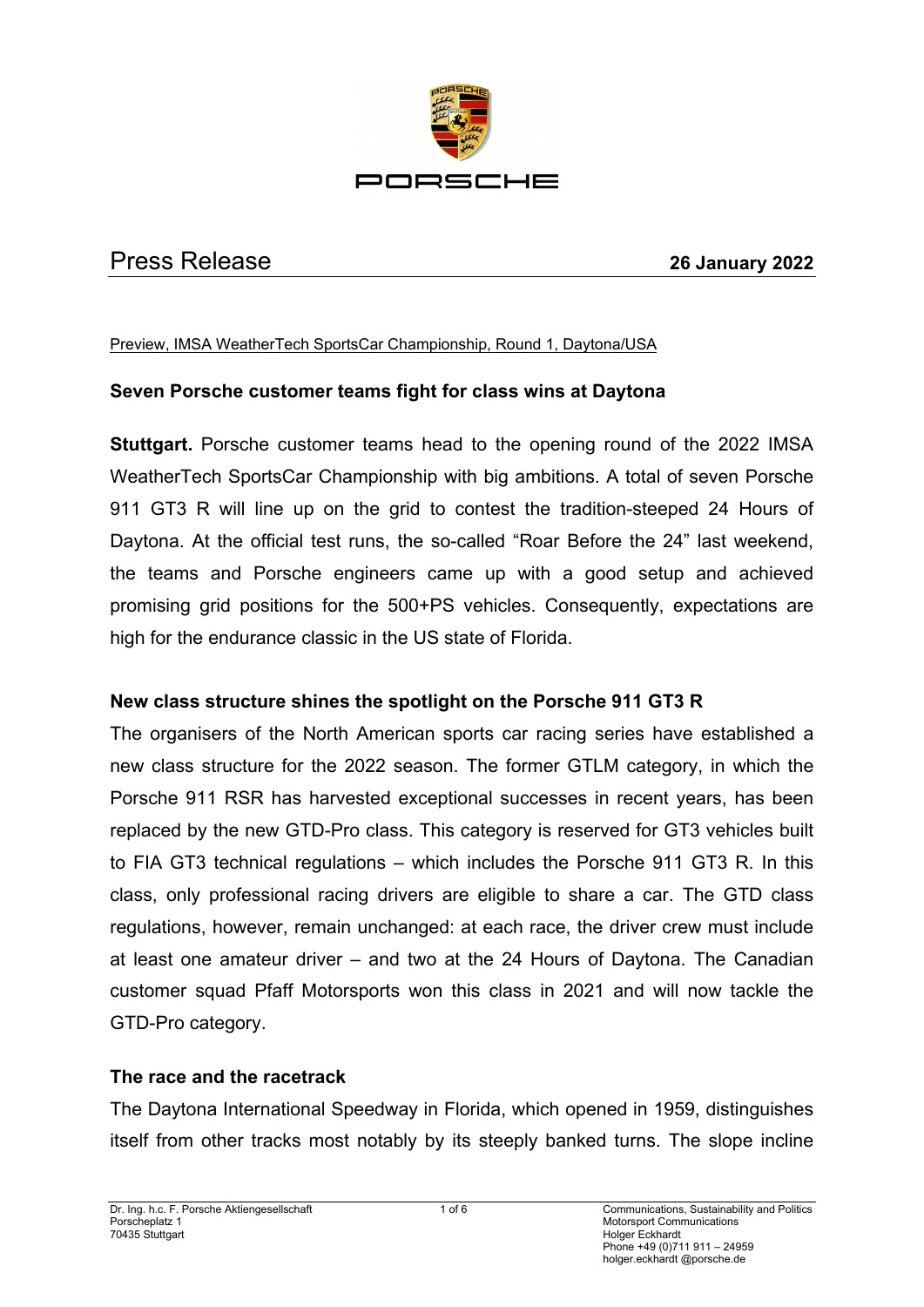reaches up to 31 degrees in the oval passages of the 5.73-kilometre racetrack. This requires a special vehicle setup. Porsche is by far the most successful manufacturer at Daytona. The Stuttgart automobile manufacturer has achieved 18 overall wins as a constructor and four as an engine partner, with a further 78 class wins rounding off this success record. The classic event has been contested on the combination of the tri-oval and the infield road course since 1966.

"A total of 35 GT cars will race at Daytona. That's an impressive number," explains Sebastian Golz, Project Manager Porsche 911 GT3 R. "It'll be exciting to see how the new regulations and classes evolve. With our seven customer teams and vehicles, we've been able to establish really strong combinations in the GTD-Pro and GTD classes. The basic speed and the double podium result in the qualifying race underline that we have created a solid basis at the 'Roar Before the 24', which we'll now continue to build on."

"Dealing with tyre pressure will be new and interesting," adds Golz, with regard to the changed regulations for the 2022 season. "The minimum pressure that must be adhered to throws a new challenge at the engineers. The lower the tyre pressure, the better the performance. However, if it falls below the specified limit, you get a penalty. So, in the race, we have to make sure we drive as close to the specified limit as possible at all times. It's a very thin line between top performance and a penalty."

Two Porsche customer teams experienced this first-hand at the "Roar Before the 24". As part of the test runs last weekend, a 100-minute qualifying race was held, which determined the grid positions for the 24-hour race. While the customer squads put in strong performances, WeatherTech Racing's tyre pressure was too low and it cost the squad the second place. A 40-second penalty relegated the team down to fourth place. As a result, Pfaff Motorsports was shuffled one position up the grid and now starts from the first grid row of the GTD-Pro class. In the GTD category, Wright Motorsports concluded the qualifying race on third but subsequently lost this result when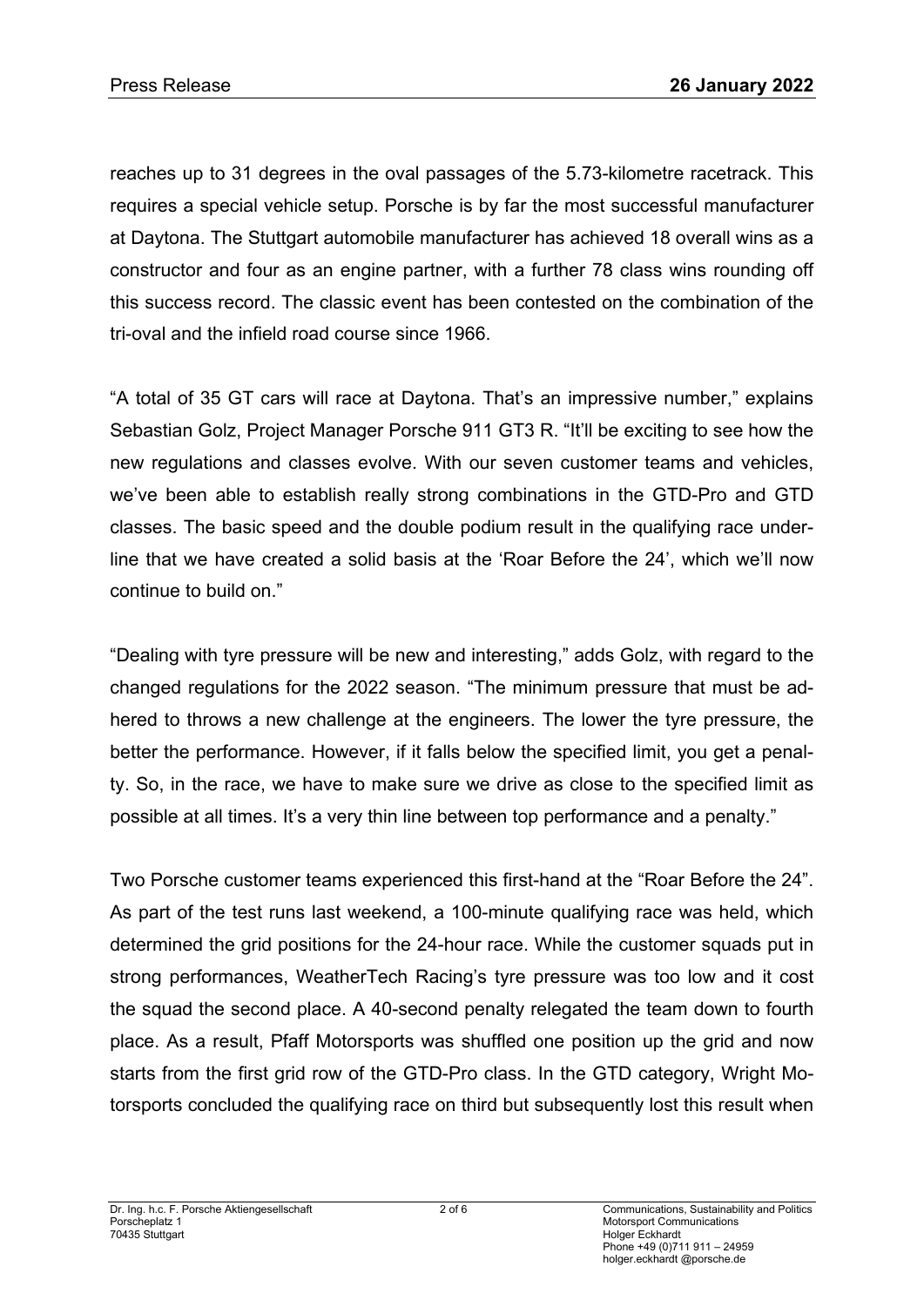the pressure in the Michelin tyres was found to be too low. The team from the US state of Ohio now takes up the 24-hour race from P11.

#### **The customer teams and drivers**

In the new GTD-Pro class, the customer teams Pfaff Motorsports and WeatherTech Racing field one Porsche 911 GT3 R each for the whole 2022 season. The Asian KCMG squad has entered one 500+PS vehicle from Weissach exclusively in the 24 Hours of Daytona. Works driver Laurens Vanthoor from Belgium joins forces with Frenchman Patrick Pilet, Norway's Dennis Olsen and Alexandre Imperatori from Switzerland in the No. 2 car for the team from Hong Kong. Three works drivers compete for Pfaff Motorsports: Matt Campbell from Australia, Mathieu Jaminet from France and Felipe Nasr from Brazil. For WeatherTech Racing, the Italian Matteo Cairoli, Julien Andlauer from France and Belgium's Alessio Picariello share driving duties with the American amateur racer Cooper MacNeil.

Four customer teams contest the GTD category. Porsche 911 GT3 R racing cars which comply with the GT3 regulations are also fielded in this class. Wright Motorsports makes a bid for the class win with the Austrian works driver Richard Lietz. In 2021, the team won the IMSA Michelin Endurance Cup, which includes the endurance classics in Daytona, Sebring, Watkins Glen and the "Petit Le Mans" on the Road Atlanta circuit. Klaus Bachler from Austria competes for GMG Racing with the seasoned Dutch driver Jeroen Bleekemolen and two American amateur drivers. Katherine Legge from Great Britain again takes on the challenge for the Hardpoint crew. The former DTM driver shares the cockpit with three ambitious part-time racing drivers. Four American amateur racers contest the event for TGM.

## **An overview of the drivers and teams**

## **GTD-Pro class:**

#2 KCMG – L. Vanthoor (B) / Pilet (F) / Olsen (N) / Imperatori (CH) #9 Pfaff Motorsports – Campbell (AUS) / Jaminet (F) / Nasr (BR) #79 WeatherTech Racing – Cairoli (I) / Andlauer (F) / Picariello (B) / MacNeil (USA)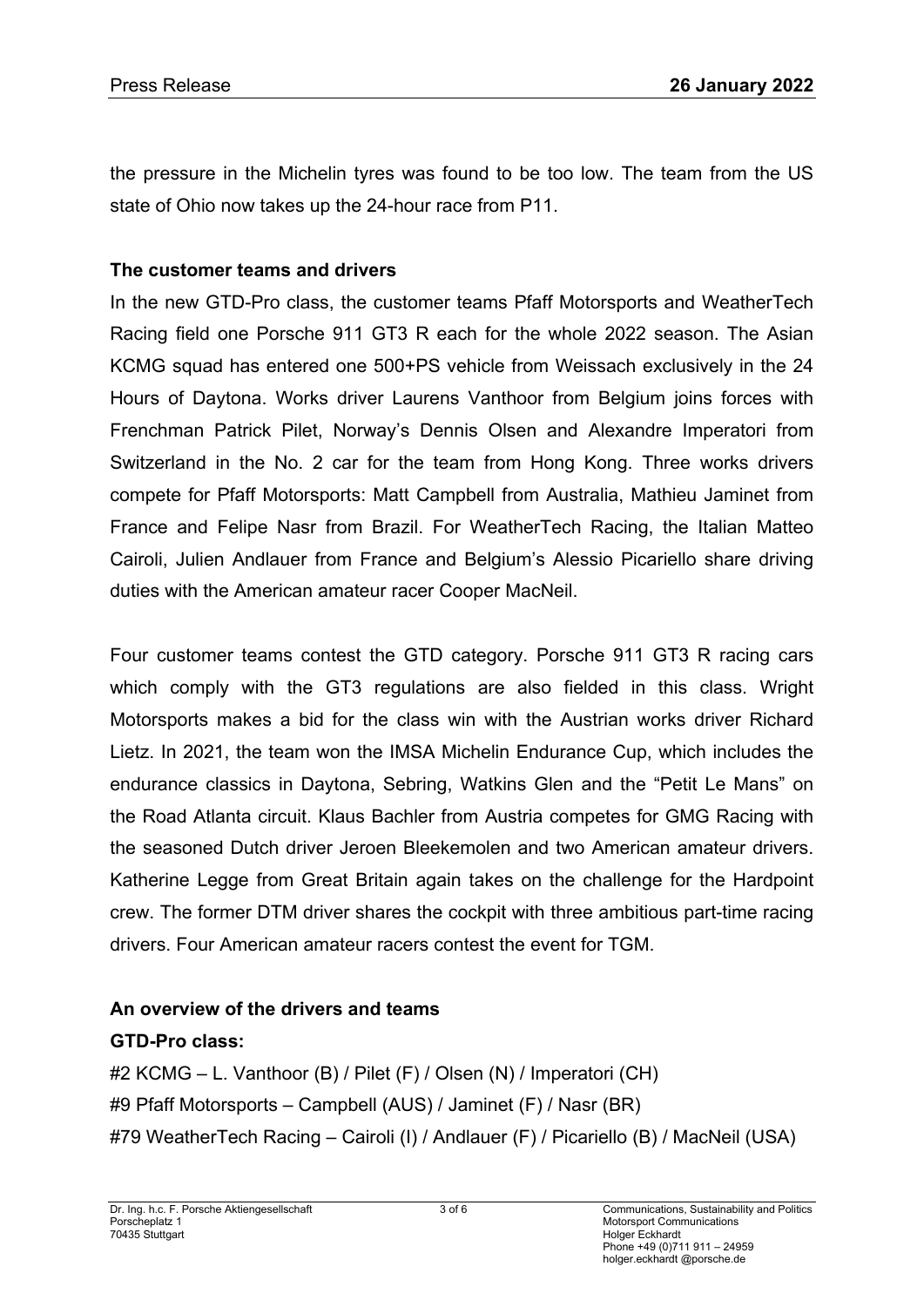## **GTD class:**

#16 Wright Motorsports – Lietz (A) / Hardwick (USA) / Heylen (B) / Robichon (CDN) #34 GMG – Bachler (A) / Bleekemolen (NL) / Washington (USA) / Sofronas (USA) #64 TGM – Giovanis (USA) / H. Plumb (USA) / M. Plumb (USA) / Trinkler (USA) #99 Team Hardpoint – Legge (GB) / Ferriol (USA) / Wilson (GB) / Boulle (USA)

## **Live streaming of the race**

The 24-hour race of the IMSA WeatherTech SportsCar Championship on the Daytona International Speedway gets underway on Saturday, 29 January, at 1:40 pm local time (7:40 pm CET). The entire race can be viewed live outside the USA and Canada on www.imsa.com. Live timing of all sessions is available at scoring.imsa.com.

# **The schedule (local time, CET -6 hours)**

# **Thursday, 27 January**

11:05 am – 12:35 pm: Free practice 1 3:20 pm – 5:05 pm: Free practice 2 7:15 pm – 9:00 pm: Free practice 3

# **Friday, 28 January**

11:20 am – 12:20 pm: Free practice 4

# **Saturday, 29 January**

1:40 pm: Start of the 24 Hours of Daytona

## **Sunday, 30 January**

1:40 pm: Finish of the 24 Hours of Daytona

## **Drivers' comments before the race**

**Laurens Vanthoor (Porsche 911 GT3 R #2):** "I'm feeling very positive about the upcoming race week. We made noticeable progress during the test runs. The car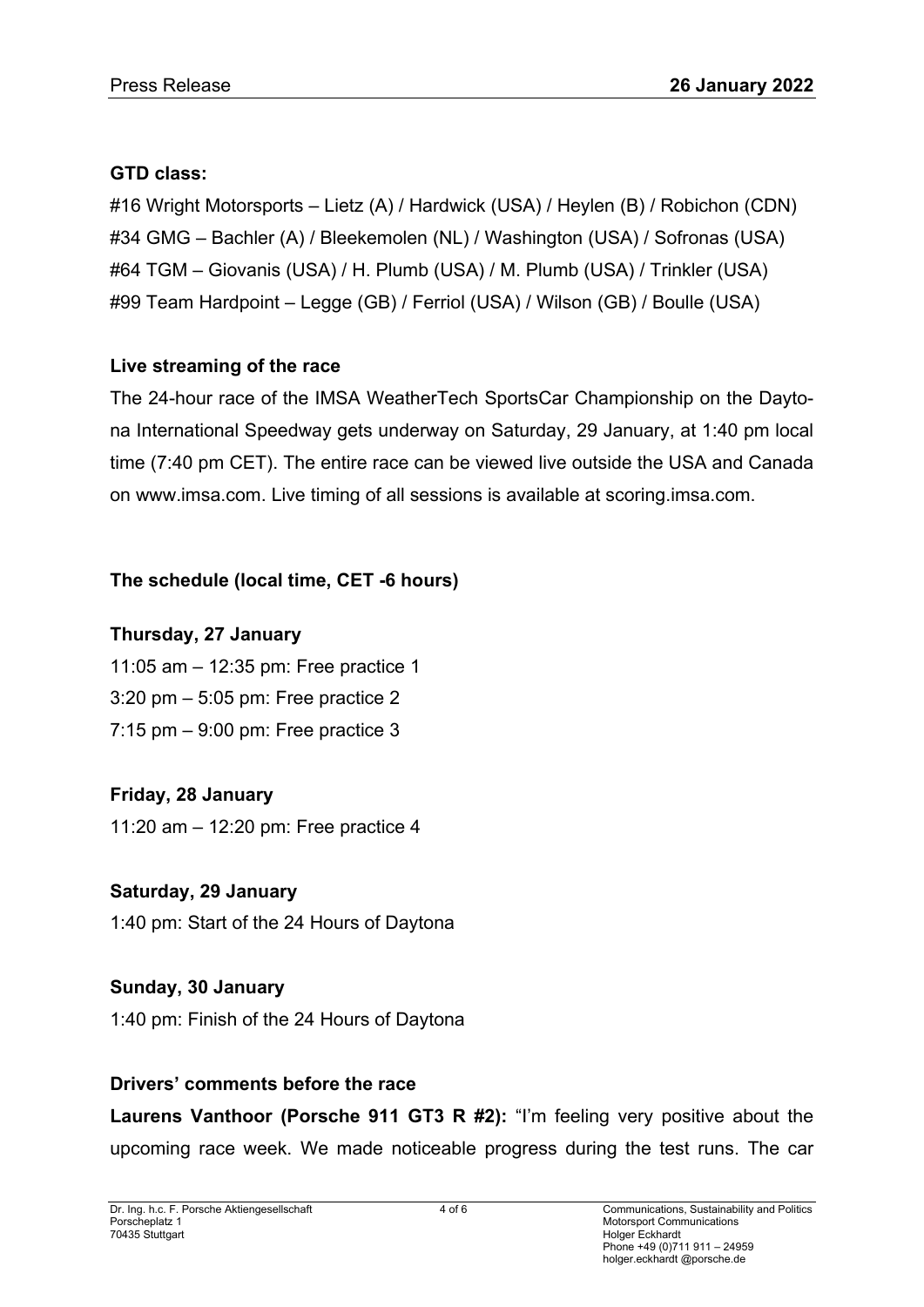improved from one practice session to the next. We had a bit of bad luck in the qualifying race when the refuelling didn't work perfectly. It's a pity, but at the same time, it was a good thing because we managed to sort it out in time for the important race. It's hard to predict who'll be in the fight for victory. We'll just have to wait and see how the competition looks on the day."

**Felipe Nasr (Porsche 911 GT3 R #9):** "We head into the GTD-Pro class from the second grid spot. That's a good position to be in, but during those test days, it was much more important for me to familiarise myself with the Porsche 911 GT3 R – and with everything else that my switch to the GT scene has brought. I've already learned a lot but I'm sure I'll make even more progress in many areas, such as driving style, tyre management and understanding the car. I also think there are still some tweaks we could make to the car setup. The grip on the track will increase as the week progresses, so we have to adjust to this as best we can."

**Matteo Cairoli (Porsche 911 GT3 R #79):** "We performed really well in the qualifying race so I'm feeling confident for the big task ahead. It'll be the same as all 24-hour races: keep out of trouble during the first 20 hours and stay in the lead lap. Only then do you have a chance in the grand finale. Our team is doing a great job. We have a good driver lineup and the Porsche 911 GT3 R handles beautifully on the track. So, all the ingredients for success should be there."

**Richard Lietz (Porsche 911 GT3 R #16):** "With 22 vehicles, our GTD class is the category with the most competitors. This makes the competition exciting and worth watching but it also makes winning all the more difficult. Our car is great. It's important that the vehicle has a perfect setup to the conditions during the last four hours of racing. All up, there are 61 cars contesting the race, so heavy traffic plays a role and also there's a high likelihood of many caution phases. Therefore, our motto is: take care during the first 20 hours then attack with our powerful Porsche 911 GT3 R."